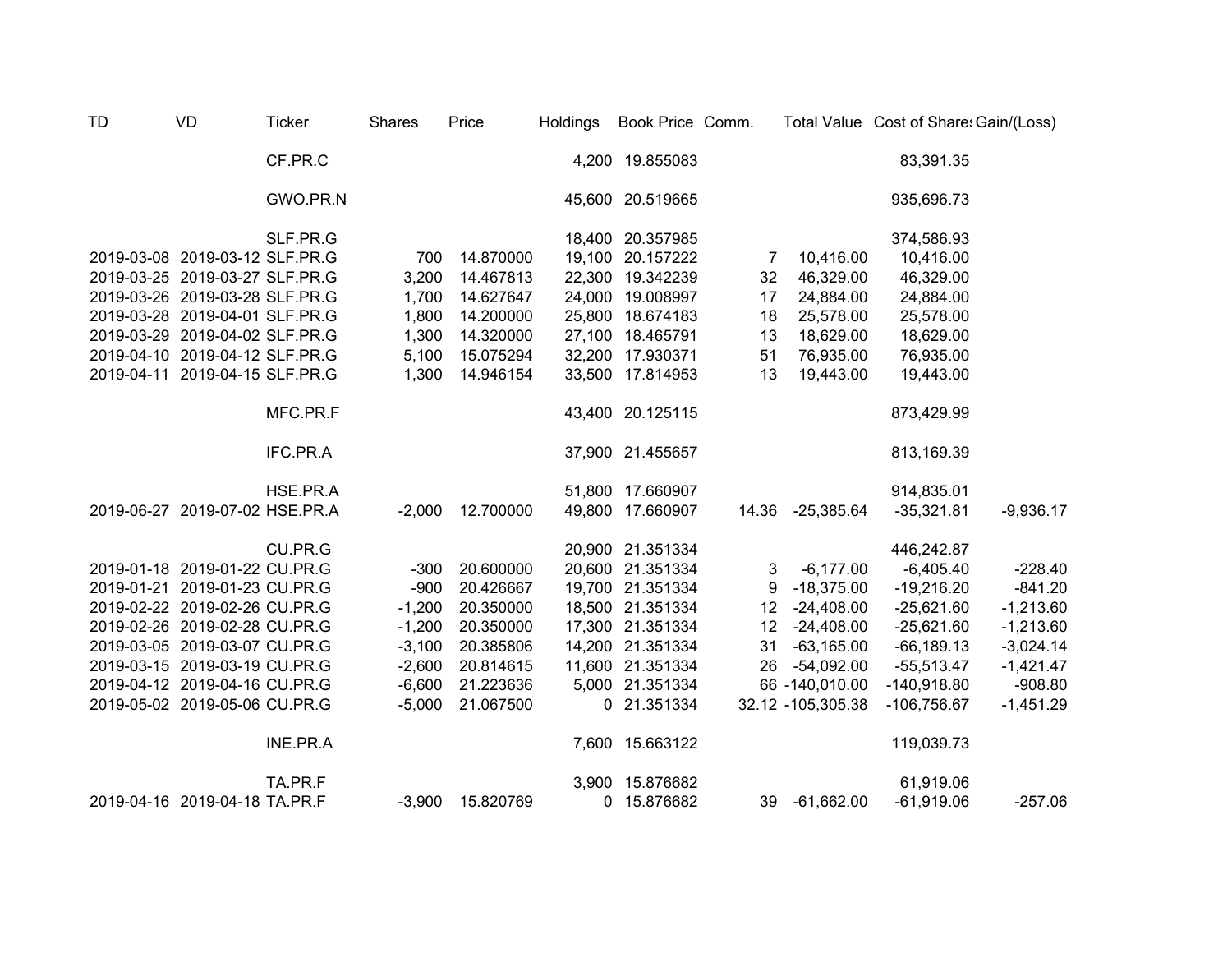|                                | AZP.PR.C |          |                    | 2,700 12.181844                    |             |               | 32,890.98               |             |
|--------------------------------|----------|----------|--------------------|------------------------------------|-------------|---------------|-------------------------|-------------|
| 2019-01-11 2019-01-15 BAM.PR.T | BAM.PR.T | 700      | 18.380000          | 9,200 20.967491<br>9,900 20.785244 |             | 7 12,873.00   | 192,900.92<br>12,873.00 |             |
| 2019-01-21 2019-01-23 BAM.PR.T |          | 4,400    | 17.989091          | 14,300 19.927966                   | 44          | 79,196.00     | 79,196.00               |             |
| 2019-01-23 2019-01-25 BAM.PR.T |          | 9,500    | 17.778737          | 23,800 19.074072                   | 95          | 168,993.00    | 168,993.00              |             |
| 2019-04-08 2019-04-10 BAM.PR.T |          | 1,500    | 16.782000          | 25,300 18.938772                   | 15          | 25,188.00     | 25,188.00               |             |
|                                | TRP.PR.B |          |                    | 100 14.439900                      |             |               | 1,443.99                |             |
|                                | EIT.PR.A |          |                    | 4,300 25.520717                    |             |               | 109,739.08              |             |
| 2019-01-03 2019-01-07 EIT.PR.A |          |          | $-1,200$ 24.550000 | 3,100 25.520717                    |             | 12 -29,448.00 | $-30,624.86$            | $-1,176.86$ |
| 2019-01-21 2019-01-23 EIT.PR.A |          |          | $-1,100$ 24.350000 | 2,000 25.520717                    | 11          | $-26,774.00$  | $-28,072.79$            | $-1,298.79$ |
| 2019-01-22 2019-01-24 EIT.PR.A |          |          | $-2,000$ 24.400000 | 0 25.520717                        | 20          | $-48,780.00$  | $-51,041.43$            | $-2,261.43$ |
|                                | TRP.PR.C |          |                    | 40,200 17.226726                   |             |               | 692,514.39              |             |
|                                | BPO.PR.P |          |                    | 3,600 21.095362                    |             |               | 75,943.30               |             |
|                                | ECN.PR.C |          |                    | 4,100 23.091100                    |             |               | 94,673.51               |             |
|                                | ENB.PR.B |          |                    | 5,400 18.736104                    |             |               | 101,174.96              |             |
|                                | SJR.PR.A |          |                    | 4,400 18.202268                    |             |               | 80,089.98               |             |
|                                | FFH.PR.G |          |                    | 3,900 20.753499                    |             |               | 80,938.64               |             |
|                                | SLF.PR.D |          |                    | 33,300 21.320232                   |             |               | 709,963.73              |             |
| 2019-01-15 2019-01-17 SLF.PR.D |          |          | $-1,200$ 20.480000 | 32,100 21.320232                   |             | 12 -24,564.00 | $-25,584.28$            | $-1,020.28$ |
| 2019-01-18 2019-01-22 SLF.PR.D |          |          | $-1,300$ 20.400000 | 30,800 21.320232                   |             | 13 -26,507.00 | $-27,716.30$            | $-1,209.30$ |
| 2019-01-21 2019-01-23 SLF.PR.D |          |          | $-1,400$ 20.121429 | 29,400 21.320232                   |             | 14 -28,156.00 | $-29,848.32$            | $-1,692.32$ |
| 2019-01-22 2019-01-24 SLF.PR.D |          |          | -4,300 20.117907   | 25,100 21.320232                   | 43          | $-86,464.00$  | $-91,677.00$            | $-5,213.00$ |
| 2019-01-25 2019-01-29 SLF.PR.D |          |          | -4,800 20.159583   | 20,300 21.320232                   | 48          | -96,718.00    | $-102,337.11$           | $-5,619.12$ |
| 2019-02-28 2019-03-04 SLF.PR.D |          | $-1,200$ | 20.600000          | 19,100 21.320232                   | 12          | $-24,708.00$  | $-25,584.28$            | $-876.28$   |
| 2019-02-28 2019-03-04 SLF.PR.D |          | $-100$   | 20.600000          | 19,000 21.320232                   | $\mathbf 1$ | $-2,059.00$   | $-2,132.02$             | $-73.02$    |
| 2019-03-05 2019-03-07 SLF.PR.D |          | $-1,400$ | 20.540714          | 17,600 21.320232                   | 14          | -28,743.00    | $-29,848.32$            | $-1,105.33$ |
| 2019-03-06 2019-03-08 SLF.PR.D |          | $-1,600$ | 20.507500          | 16,000 21.320232                   | 16          | $-32,796.00$  | $-34, 112.37$           | $-1,316.37$ |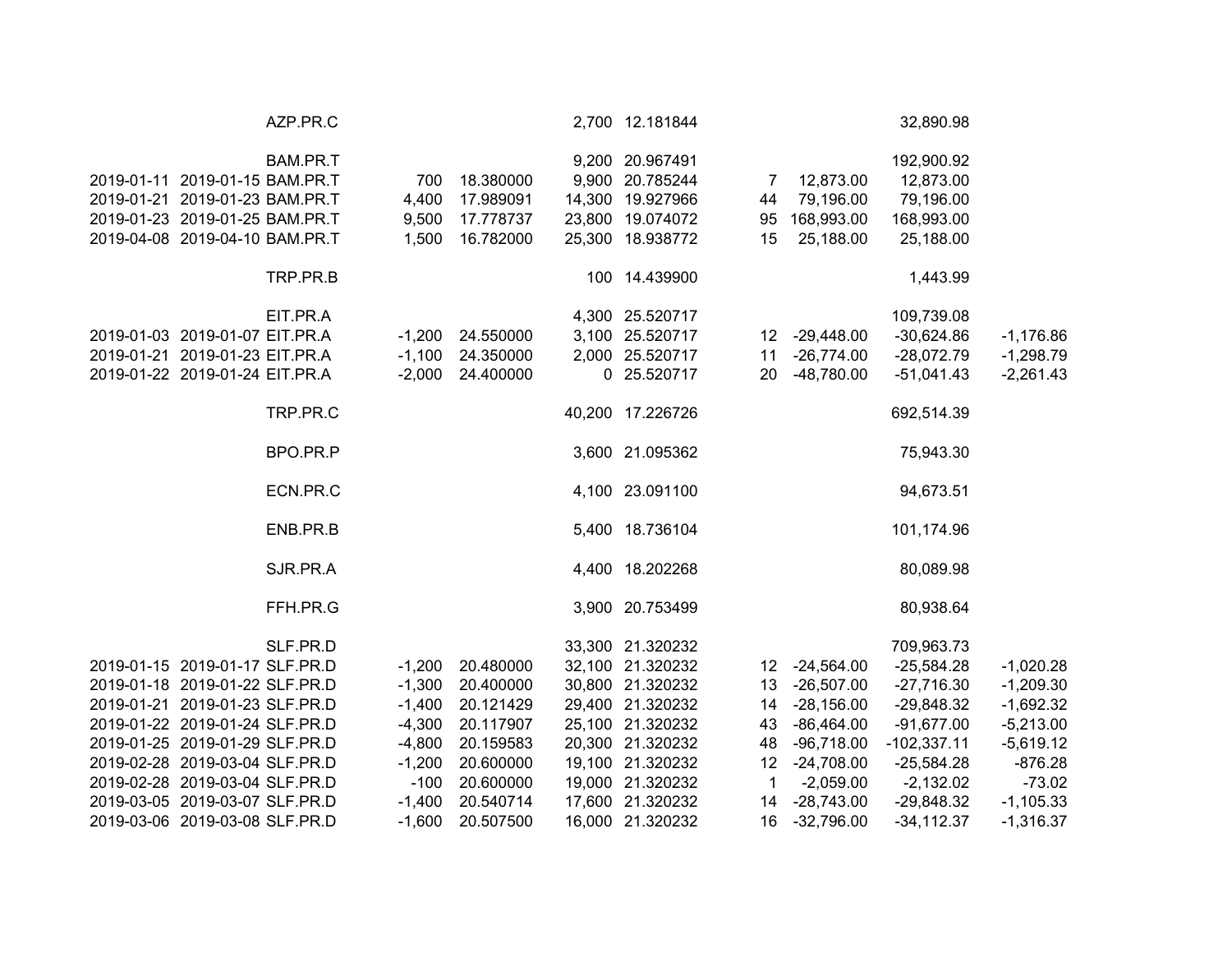| 2019-03-07 2019-03-11 SLF.PR.D |          | $-2,400$ | 20.460833 |        | 13,600 21.320232 | 24              | $-49,082.00$   | $-51,168.56$   | $-2,086.56$ |
|--------------------------------|----------|----------|-----------|--------|------------------|-----------------|----------------|----------------|-------------|
| 2019-03-19 2019-03-21 SLF.PR.D |          | $-600$   | 20.750000 |        | 13,000 21.320232 | 6               | $-12,444.00$   | $-12,792.14$   | $-348.14$   |
| 2019-03-21 2019-03-25 SLF.PR.D |          | $-1,500$ | 20.831333 | 11,500 | 21.320232        | 15              | $-31,232.00$   | $-31,980.35$   | $-748.35$   |
| 2019-03-22 2019-03-26 SLF.PR.D |          | $-700$   | 20.860000 | 10,800 | 21.320232        | $\overline{7}$  | $-14,595.00$   | $-14,924.16$   | $-329.16$   |
| 2019-03-25 2019-03-27 SLF.PR.D |          | $-1,700$ | 20.814706 | 9,100  | 21.320232        | 17              | $-35,368.00$   | $-36,244.39$   | $-876.39$   |
| 2019-03-26 2019-03-28 SLF.PR.D |          | $-1,900$ | 20.900526 | 7,200  | 21.320232        | 19              | $-39,692.00$   | $-40,508.44$   | $-816.44$   |
| 2019-03-27 2019-03-29 SLF.PR.D |          | $-1,200$ | 20.950000 | 6,000  | 21.320232        | 12              | $-25,128.00$   | $-25,584.28$   | $-456.28$   |
| 2019-04-09 2019-04-11 SLF.PR.D |          | $-1,200$ | 21.252500 | 4,800  | 21.320232        | 12              | $-25,491.00$   | $-25,584.28$   | $-93.28$    |
| 2019-04-10 2019-04-12 SLF.PR.D |          | $-3,600$ | 21.199583 | 1,200  | 21.320232        | 36              | $-76,282.50$   | $-76,752.84$   | $-470.34$   |
| 2019-04-11 2019-04-15 SLF.PR.D |          | $-1,200$ | 21.250000 |        | 0 21.320232      | 12              | $-25,488.00$   | $-25,584.28$   | $-96.28$    |
|                                | EFN.PR.I |          |           |        | 4,000 21.292743  |                 |                | 85,170.97      |             |
|                                | BAM.PF.C |          |           |        | 13,600 21.708277 |                 |                | 295,232.57     |             |
| 2019-01-02 2019-01-04 BAM.PF.C |          | $-1,200$ | 20.491667 |        | 12,400 21.708277 | 12 <sup>2</sup> | $-24,578.00$   | $-26,049.93$   | $-1,471.93$ |
| 2019-01-03 2019-01-07 BAM.PF.C |          | $-1,200$ | 20.505833 |        | 11,200 21.708277 | 12 <sup>2</sup> | $-24,595.00$   | $-26,049.93$   | $-1,454.93$ |
| 2019-01-04 2019-01-08 BAM.PF.C |          | $-800$   | 20.812500 |        | 10,400 21.708277 | 8               | $-16,642.00$   | $-17,366.62$   | $-724.62$   |
| 2019-01-07 2019-01-09 BAM.PF.C |          | $-1,100$ | 20.990000 |        | 9,300 21.708277  | 11              | $-23,078.00$   | $-23,879.11$   | $-801.11$   |
| 2019-01-08 2019-01-10 BAM.PF.C |          | $-1,200$ | 20.891667 |        | 8,100 21.708277  | 12 <sup>°</sup> | $-25,058.00$   | $-26,049.93$   | $-991.93$   |
| 2019-01-10 2019-01-14 BAM.PF.C |          | $-1,900$ | 21.202632 |        | 6,200 21.708277  | 19              | $-40,266.00$   | $-41,245.73$   | $-979.73$   |
| 2019-01-11 2019-01-15 BAM.PF.C |          | $-1,200$ | 21.220000 |        | 5,000 21.708277  | 12 <sub>2</sub> | $-25,452.00$   | $-26,049.93$   | $-597.93$   |
| 2019-01-14 2019-01-16 BAM.PF.C |          | $-1,300$ | 21.160000 |        | 3,700 21.708277  | 13              | $-27,495.00$   | $-28,220.76$   | $-725.76$   |
| 2019-01-15 2019-01-17 BAM.PF.C |          | $-2,000$ | 21.254500 |        | 1,700 21.708277  | 20              | $-42,489.00$   | $-43,416.55$   | $-927.55$   |
| 2019-01-16 2019-01-18 BAM.PF.C |          | $-500$   | 21.398000 |        | 1,200 21.708277  | 5               | $-10,694.00$   | $-10,854.14$   | $-160.14$   |
| 2019-01-17 2019-01-21 BAM.PF.C |          | $-1,200$ | 21.470000 |        | 0 21.708277      | 12 <sup>°</sup> | $-25,752.00$   | $-26,049.93$   | $-297.93$   |
|                                | BAM.PR.N |          |           |        | 13,700 21.260578 |                 |                | 291,269.92     |             |
| 2019-01-03 2019-01-07 BAM.PR.N |          | $-600$   | 20.110000 |        | 13,100 21.260578 |                 | 6 -12,060.00   | $-12,756.35$   | $-696.35$   |
| 2019-01-04 2019-01-08 BAM.PR.N |          | $-1,200$ | 20.550000 |        | 11,900 21.260578 | 12 <sup>°</sup> | $-24,648.00$   | $-25,512.69$   | $-864.69$   |
| 2019-01-07 2019-01-09 BAM.PR.N |          | $-9,600$ | 20.447292 |        | 2,300 21.260578  |                 | 96 -196,198.00 | $-204, 101.55$ | $-7,903.55$ |
| 2019-01-08 2019-01-10 BAM.PR.N |          | $-2,300$ | 20.596087 |        | 0 21.260578      | 23              | $-47,348.00$   | -48,899.33     | $-1,551.33$ |
|                                | IAG.PR.G |          |           |        | 8,500 21.906470  |                 |                | 186,205.00     |             |
| 2019-01-03 2019-01-07 IAG.PR.G |          | 1,100    | 19.654545 |        | 9,600 21.649583  | 11              | 21,631.00      | 21,631.00      |             |
| 2019-01-04 2019-01-08 IAG.PR.G |          | $-9,600$ | 21.649583 |        | 0 21.649583      |                 | 0 -207,836.00  | $-207,836.00$  | 0.00        |
|                                | EIT.PR.B |          |           |        | 14,100 25.070162 |                 |                | 353,489.28     |             |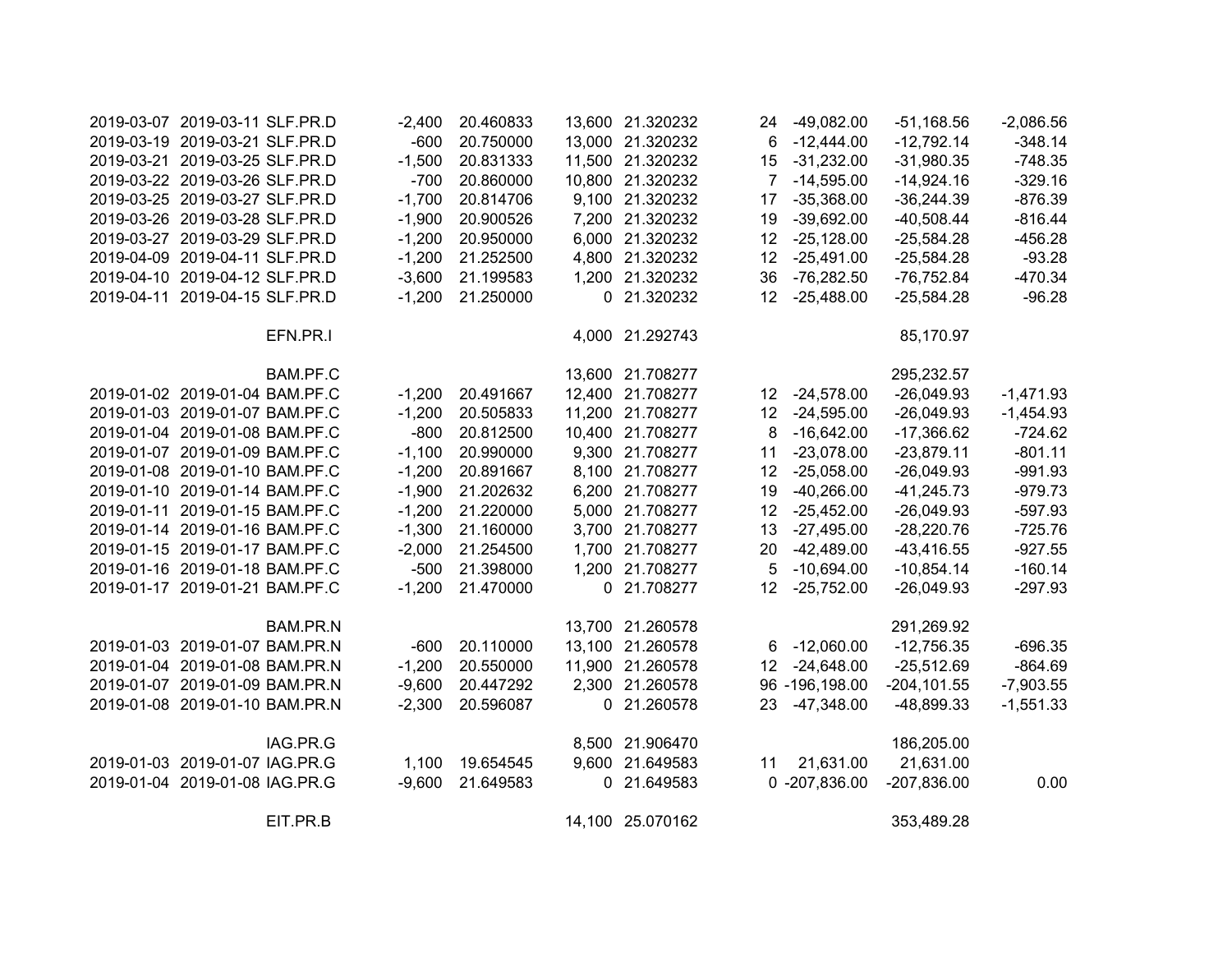| 2019-01-02 2019-01-04 EIT.PR.B |          | $-800$   | 24.626250 |        | 13,300 25.070162 |                | 8 -19,693.00   | $-20,056.13$  | $-363.13$    |
|--------------------------------|----------|----------|-----------|--------|------------------|----------------|----------------|---------------|--------------|
| 2019-01-04 2019-01-08 EIT.PR.B |          | $-700$   | 24.580000 |        | 12,600 25.070162 |                | 7 -17,199.00   | $-17,549.11$  | $-350.11$    |
| 2019-01-11 2019-01-15 EIT.PR.B |          | $-700$   | 24.800000 |        | 11,900 25.070162 |                | 7 -17,353.00   | $-17,549.11$  | $-196.11$    |
| 2019-01-17 2019-01-19 EIT.PR.B |          | $-1,100$ | 24.608182 |        | 10,800 25.070162 | 11             | $-27,058.00$   | $-27,577.18$  | $-519.18$    |
| 2019-01-18 2019-01-22 EIT.PR.B |          | $-2,200$ | 24.543636 |        | 8,600 25.070162  | 22             | $-53,974.00$   | $-55, 154.36$ | $-1,180.36$  |
| 2019-01-21 2019-01-23 EIT.PR.B |          | $-4,500$ | 24.500000 |        | 4,100 25.070162  |                | 45 -110,205.00 | $-112,815.73$ | $-2,610.73$  |
| 2019-01-23 2019-01-25 EIT.PR.B |          | $-4,100$ | 24.403415 |        | 0 25.070162      |                | 41 -100,013.00 | $-102,787.66$ | $-2,774.66$  |
|                                | TRP.PR.A |          |           |        | 6,700 19.745067  |                |                | 132,291.95    |              |
|                                | MFC.PR.C |          |           |        | 2,500 21.021596  |                |                | 52,553.99     |              |
| 2019-01-11 2019-01-15 MFC.PR.C |          | $-100$   | 20.000000 |        | 2,400 21.021596  | 1              | $-1,999.00$    | $-2,102.16$   | $-103.16$    |
| 2019-01-15 2019-01-17 MFC.PR.C |          | $-2,400$ | 20.106667 |        | 0 21.021596      | 24             | $-48,232.00$   | $-50,451.83$  | $-2,219.83$  |
|                                | IFC.PR.G |          |           |        | 3,100 24.887496  |                |                | 77,151.24     |              |
| 2019-01-16 2019-01-18 IFC.PR.G |          | $-1,600$ | 22.131875 |        | 1,500 24.887496  | 16             | $-35,395.00$   | $-39,819.99$  | $-4,424.99$  |
| 2019-02-13 2019-02-15 IFC.PR.G |          | $-1,500$ | 21.490000 |        | 0 24.887496      | 15             | $-32,220.00$   | $-37,331.24$  | $-5,111.24$  |
|                                | BCE.PR.K |          |           |        | 4,600 19.020000  |                |                | 87,492.00     |              |
| 2019-06-28 2019-07-03 BCE.PR.K |          | $-4,600$ | 13.570000 |        | 0 19.020000      | 42.79          | $-62,379.21$   | $-87,492.00$  | $-25,112.79$ |
|                                | TRP.PR.D |          |           |        | 1,400 19.320000  |                |                | 27,048.00     |              |
| 2019-01-02 2019-01-04 CU.PR.C  |          | 2,100    | 18.426190 |        | 2,100 18.436190  | 21.00          | 38,716.00      | 38,716.00     |              |
| 2019-01-03 2019-01-07 CU.PR.C  |          | 3,000    | 18.379000 |        | 5,100 18.408431  | 30             | 55,167.00      | 55,167.00     |              |
| 2019-01-04 2019-01-08 CU.PR.C  |          | 4,500    | 17.984222 |        | 9,600 18.214271  | 45             | 80,974.00      | 80,974.00     |              |
| 2019-01-07 2019-01-09 CU.PR.C  |          | 9,200    | 18.210000 |        | 18,800 18.217074 | 92             | 167,624.00     | 167,624.00    |              |
| 2019-01-17 2019-01-21 CU.PR.C  |          | 100      | 18.740000 |        | 18,900 18.219894 | $\mathbf 1$    | 1,875.00       | 1,875.00      |              |
| 2019-02-22 2019-02-26 CU.PR.C  |          | 700      | 18.750000 |        | 19,600 18.239184 | $\overline{7}$ | 13,132.00      | 13,132.00     |              |
| 2019-02-22 2019-02-26 CU.PR.C  |          | 600      | 18.787500 | 20,200 | 18.255767        | 6              | 11,278.50      | 11,278.50     |              |
| 2019-02-26 2019-02-28 CU.PR.C  |          | 700      | 18.950000 |        | 20,900 18.279354 | $\overline{7}$ | 13,272.00      | 13,272.00     |              |
| 2019-02-26 2019-02-28 CU.PR.C  |          | 1,000    | 18.960000 | 21,900 | 18.310890        | 10             | 18,970.00      | 18,970.00     |              |
| 2019-03-04 2019-03-06 CU.PR.C  |          | 900      | 18.850000 | 22,800 | 18.332566        | 9              | 16,974.00      | 16,974.00     |              |
| 2019-03-05 2019-03-07 CU.PR.C  |          | 3,900    | 18.758718 |        | 26,700 18.396273 | 39             | 73,198.00      | 73,198.00     |              |
| 2019-03-15 2019-03-19 CU.PR.C  |          | 2,600    | 18.780000 |        | 29,300 18.431212 | 26             | 48,854.00      | 48,854.00     |              |
| 2019-04-12 2019-04-14 CU.PR.C  |          | 6,700    | 18.556493 | 36,000 | 18.456389        | 67             | 124,395.50     | 124,395.50    |              |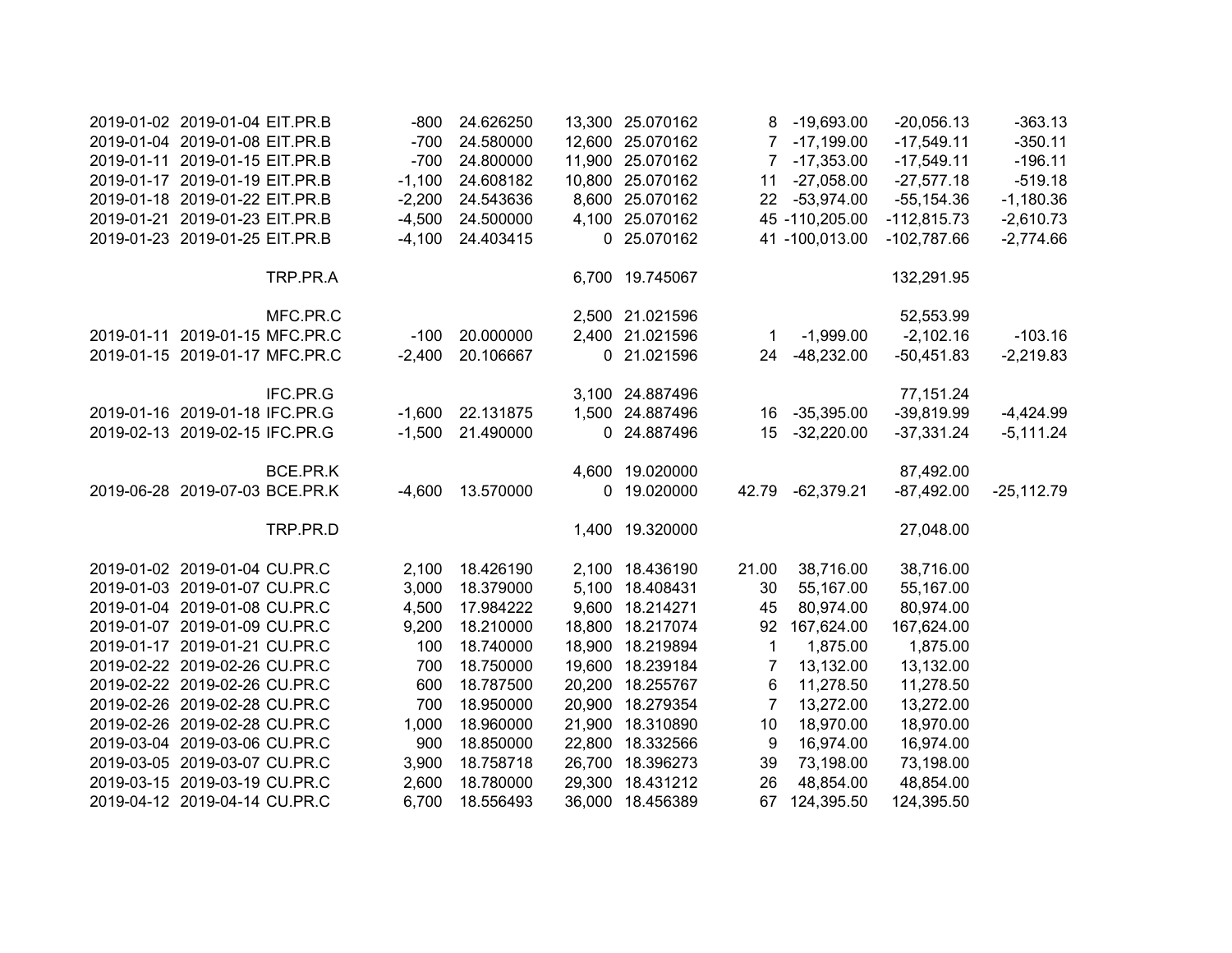| 2019-01-04 2019-01-08 IAF.PR.G | 9,600    | 21.649583          | 9,600 21.649583  |              | 0.00 207,836.00 | 207,836.00    |          |
|--------------------------------|----------|--------------------|------------------|--------------|-----------------|---------------|----------|
| 2019-01-18 2019-01-22 IAF.PR.G | 1,700    | 20.785882          | 11,300 21.521150 | 17           | 35,353.00       | 35,353.00     |          |
| 2019-01-21 2019-01-23 IAF.PR.G | 1,200    | 20.300000          | 12,500 21.404880 | 12           | 24,372.00       | 24,372.00     |          |
| 2019-02-22 2019-02-26 IAF.PR.G | 1,700    | 19.933235          | 14,200 21.229894 | 17           | 33,903.50       | 33,903.50     |          |
| 2019-02-28 2019-03-04 IAF.PR.G | 800      | 19.970000          | 15,000 21.163233 | 8            | 15,984.00       | 15,984.00     |          |
| 2019-02-28 2019-03-04 IAF.PR.G | 500      | 20.000000          | 15,500 21.126032 | 5            | 10,005.00       | 10,005.00     |          |
| 2019-03-04 2019-03-06 IAF.PR.G | 500      | 20.098000          | 16,000 21.094218 | 5            | 10,054.00       | 10,054.00     |          |
| 2019-03-05 2019-03-07 IAF.PR.G | 1,400    | 20.271429          | 17,400 21.028822 | 14           | 28,394.00       | 28,394.00     |          |
| 2019-03-06 2019-03-08 IAF.PR.G | 800      | 20.130000          | 18,200 20.989753 | 8            | 16,112.00       | 16,112.00     |          |
| 2019-03-07 2019-03-11 IAF.PR.G | 3,500    | 19.801714          | 21,700 20.799746 | 35           | 69,341.00       | 69,341.00     |          |
| 2019-03-19 2019-03-21 IAF.PR.G | 1,200    | 20.450000          | 22,900 20.781943 | 12           | 24,552.00       | 24,552.00     |          |
| 2019-03-21 2019-03-25 IAF.PR.G | 1,700    | 20.550000          | 24,600 20.766606 | 17           | 34,952.00       | 34,952.00     |          |
| 2019-03-29 2019-04-02 IAF.PR.G | 1,700    | 20.900000          | 26,300 20.775874 | 17           | 35,547.00       | 35,547.00     |          |
| 2019-04-02 2019-04-04 IAF.PR.G | $-2,200$ | 21.117727          | 24,100 20.775874 | 22           | $-46,437.00$    | -45,706.92    | 730.08   |
| 2019-04-09 2019-04-11 IAF.PR.G | $-600$   | 21.300000          | 23,500 20.775874 | 6            | $-12,774.00$    | $-12,465.52$  | 308.48   |
| 2019-04-10 2019-04-12 IAF.PR.G | $-2,800$ | 21.182679          | 20,700 20.775874 | 28           | $-59,283.50$    | $-58,172.45$  | 1,111.05 |
| 2019-04-12 2019-04-16 IAF.PR.G | $-1,200$ | 21.460000          | 19,500 20.775874 | 12           | $-25,740.00$    | $-24,931.05$  | 808.95   |
| 2019-04-15 2019-04-17 IAF.PR.G | $-8,400$ | 21.300476          | 11,100 20.775874 |              | 84 -178,840.00  | $-174,517.34$ | 4,322.65 |
| 2019-04-16 2019-04-18 IAF.PR.G | $-1,200$ | 21.300000          | 9,900 20.775874  |              | 12 -25,548.00   | $-24,931.05$  | 616.95   |
| 2019-04-18 2019-04-22 IAF.PR.G |          | -3,700 21.301622   | 6,200 20.775874  |              | 37 -78,779.00   | $-76,870.74$  | 1,908.27 |
| 2019-04-23 2019-04-25 IAF.PR.G |          | -3,800 21.298421   | 2,400 20.775874  | 38           | $-80,896.00$    | -78,948.32    | 1,947.68 |
| 2019-04-25 2019-04-29 IAF.PR.G |          | $-2,400$ 21.251042 | 0 20.775874      | 24           | $-50,978.50$    | $-49,862.10$  | 1,116.40 |
| 2019-01-08 2019-01-10 BAM.PR.R | 3,000    | 18.134333          | 3,000 18.144333  | 30.00        | 54,433.00       | 54,433.00     |          |
| 2019-01-10 2019-01-14 BAM.PR.R | 2,800    | 18.289286          | 5,800 18.219138  | 28           | 51,238.00       | 51,238.00     |          |
| 2019-01-14 2019-01-16 BAM.PR.R | 100      | 18.360000          | 5,900 18.221695  | $\mathbf{1}$ | 1,837.00        | 1,837.00      |          |
| 2019-01-08 2019-01-10 BAM.PF.F |          | 1,200 21.330000    | 1,200 21.340000  | 12.00        | 25,608.00       | 25,608.00     |          |
| 2019-01-11 2019-01-15 BAM.PF.F | 1,500    | 21.488000          | 2,700 21.427778  | 15           | 32,247.00       | 32,247.00     |          |
| 2019-01-21 2019-01-23 BAM.PF.F | 1,300    | 21.143846          | 4,000 21.338750  | 13           | 27,500.00       | 27,500.00     |          |
| 2019-06-27 2019-07-02 BAM.PF.F | 2,000    | 16.883000          | 6,000 19.856377  | 17.26        | 33,783.26       | 33,783.26     |          |
| 2019-01-10 2019-01-14 MFC.PR.L | 1,500    | 19.106667          | 1,500 19.116667  | 15.00        | 28,675.00       | 28,675.00     |          |
| 2019-01-14 2019-01-16 MFC.PR.L | 400      | 19.050000          | 1,900 19.104737  | 4            | 7,624.00        | 7,624.00      |          |
| 2019-01-15 2019-01-17 MFC.PR.L | 2,800    | 19.185714          | 4,700 19.158936  | 28           | 53,748.00       | 53,748.00     |          |
| 2019-01-15 2019-01-19 BAM.PF.B |          | 1,200 20.793333    | 1,200 20.803333  | 12.00        | 24,964.00       | 24,964.00     |          |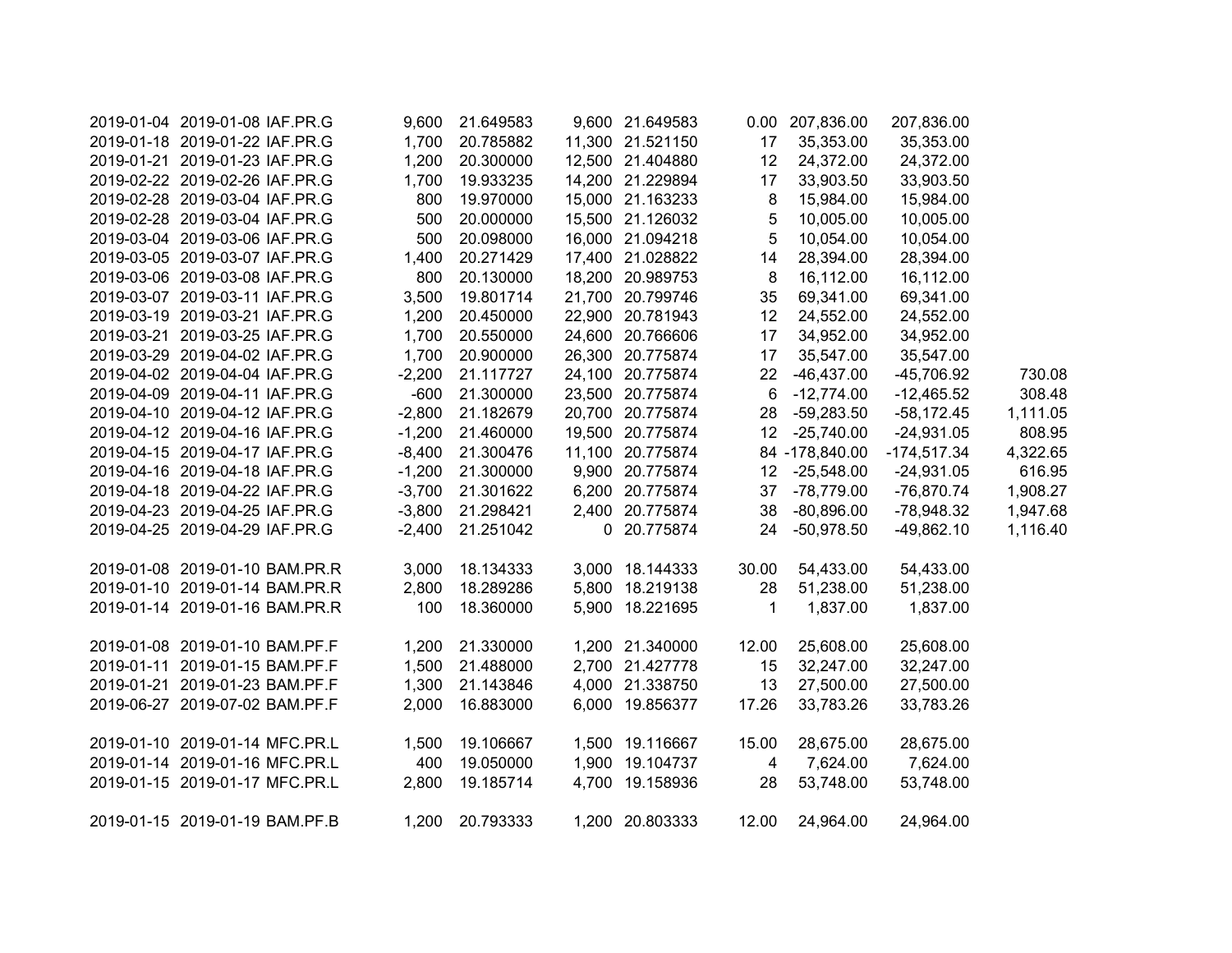| 2019-04-08 2019-04-10 BAM.PF.B | $-1,200$ | 18.820000     | 0 20.803333      | 12              | $-22,572.00$     | $-24,964.00$ | $-2,392.00$ |
|--------------------------------|----------|---------------|------------------|-----------------|------------------|--------------|-------------|
| 2019-01-15 2019-01-19 BAM.PF.E | 1,200    | 20.589167     | 1,200 20.599167  | 12.00           | 24,719.00        | 24,719.00    |             |
| 2019-01-15 2019-01-19 GWO.PR.I | 1,200    | 20.464167     | 1,200 20.474167  | 12.00           | 24,569.00        | 24,569.00    |             |
| 2019-03-07 2019-03-11 GWO.PR.I | $-1,200$ | 20.410000     | 0 20.474167      | 12 <sup>°</sup> | $-24,480.00$     | $-24,569.00$ | $-89.00$    |
| 2019-01-16 2019-01-18 IFC.PR.C | 5,800    | 19.395862     | 5,800 19.405862  |                 | 58.00 112,554.00 | 112,554.00   |             |
| 2019-01-17 2019-01-19 CU.PR.F  | 1,100    | 20.730000     | 1,100 20.740000  | 11.00           | 22,814.00        | 22,814.00    |             |
| 2019-01-18 2019-01-22 CU.PR.F  | $-1,100$ | 20.564545     | 0 20.740000      | 11              | $-22,610.00$     | $-22,814.00$ | $-204.00$   |
| 2019-01-18 2019-01-22 SLF.PR.H | 2,800    | 17.810000     | 2,800 17.820000  | 28.00           | 49,896.00        | 49,896.00    |             |
| 2019-01-21 2019-01-23 SLF.PR.H | 1,400    | 17.720000     | 4,200 17.790000  | 14              | 24,822.00        | 24,822.00    |             |
| 2019-01-22 2019-01-24 SLF.PR.H | 3,800    | 17.898421     | 8,000 17.846250  | 38              | 68,052.00        | 68,052.00    |             |
| 2019-01-25 2019-01-29 SLF.PR.H | 5,600    | 17.549643     | 13,600 17.728235 | 56              | 98,334.00        | 98,334.00    |             |
| 2019-04-12 2019-04-16 SLF.PR.H | 1,500    | 17.820000     | 15,100 17.738344 | 15              | 26,745.00        | 26,745.00    |             |
| 2019-01-22 2019-01-24 BAM.PF.G |          | 600 20.224167 | 600 20.234167    | 6.00            | 12,140.50        | 12,140.50    |             |
| 2019-03-06 2019-03-08 SLF.PR.I | 1,200    | 20.593333     | 1,200 20.603333  | 12.00           | 24,724.00        | 24,724.00    |             |
| 2019-03-08 2019-03-12 SLF.PR.I | $-1,200$ | 20.290000     | 0 20.603333      |                 | 12 -24,336.00    | $-24,724.00$ | $-388.00$   |
| 2019-03-22 2019-03-26 SLF.PR.I | 1,200    | 20.450000     | 1,200 20.460000  | 12              | 24,552.00        | 24,552.00    |             |
| 2019-03-25 2019-03-27 SLF.PR.I | $-700$   | 20.555714     | 500 20.460000    | $\overline{7}$  | $-14,382.00$     | $-14,322.00$ | 60.00       |
| 2019-03-29 2019-04-02 SLF.PR.I | $-500$   | 21.112000     | 0 20.460000      | 5               | $-10,551.00$     | $-10,230.00$ | 321.00      |
| 2019-04-09 2019-04-11 SLF.PR.I | 1,200    | 20.881667     | 1,200 20.891667  | 12              | 25,070.00        | 25,070.00    |             |
| 2019-04-12 2019-04-16 SLF.PR.I | $-1,200$ | 20.974167     | 0 20.891667      | 12 <sup>°</sup> | $-25,157.00$     | $-25,070.00$ | 87.00       |
| 2019-03-29 2019-04-02 HSE.PR.E | 1,600    | 19.598750     | 1,600 19.608750  | 16.00           | 31,374.00        | 31,374.00    |             |
| 2019-06-27 2019-07-02 HSE.PR.E | 1,200    | 19.300000     | 2,800 19.480143  | 10.4            | 23,170.40        | 23,170.40    |             |
| 2019-04-10 2019-04-12 RY.PR.J  | 1,200    | 20.696667     | 1,200 20.706667  | 12.00           | 24,848.00        | 24,848.00    |             |
| 2019-04-12 2019-04-16 RY.PR.J  | 1,200    | 20.800000     | 2,400 20.758334  | 12              | 24,972.00        | 24,972.00    |             |
| 2019-04-15 2019-04-17 RY.PR.J  | 3,700    | 20.748378     | 6,100 20.758360  | 37              | 76,806.00        | 76,806.00    |             |
| 2019-04-16 2019-04-18 RY.PR.J  | 1,300    | 20.750000     | 7,400 20.758649  | 13              | 26,988.00        | 26,988.00    |             |
| 2019-04-23 2019-04-25 RY.PR.J  | 3,700    | 21.146757     | 11,100 20.891351 | 37              | 78,280.00        | 78,280.00    |             |
| 2019-05-09 2019-05-13 RY.PR.J  | $-2,400$ | 20.701250     | 8,700 20.891351  | 18.06           | $-49,664.94$     | $-50,139.24$ | $-474.30$   |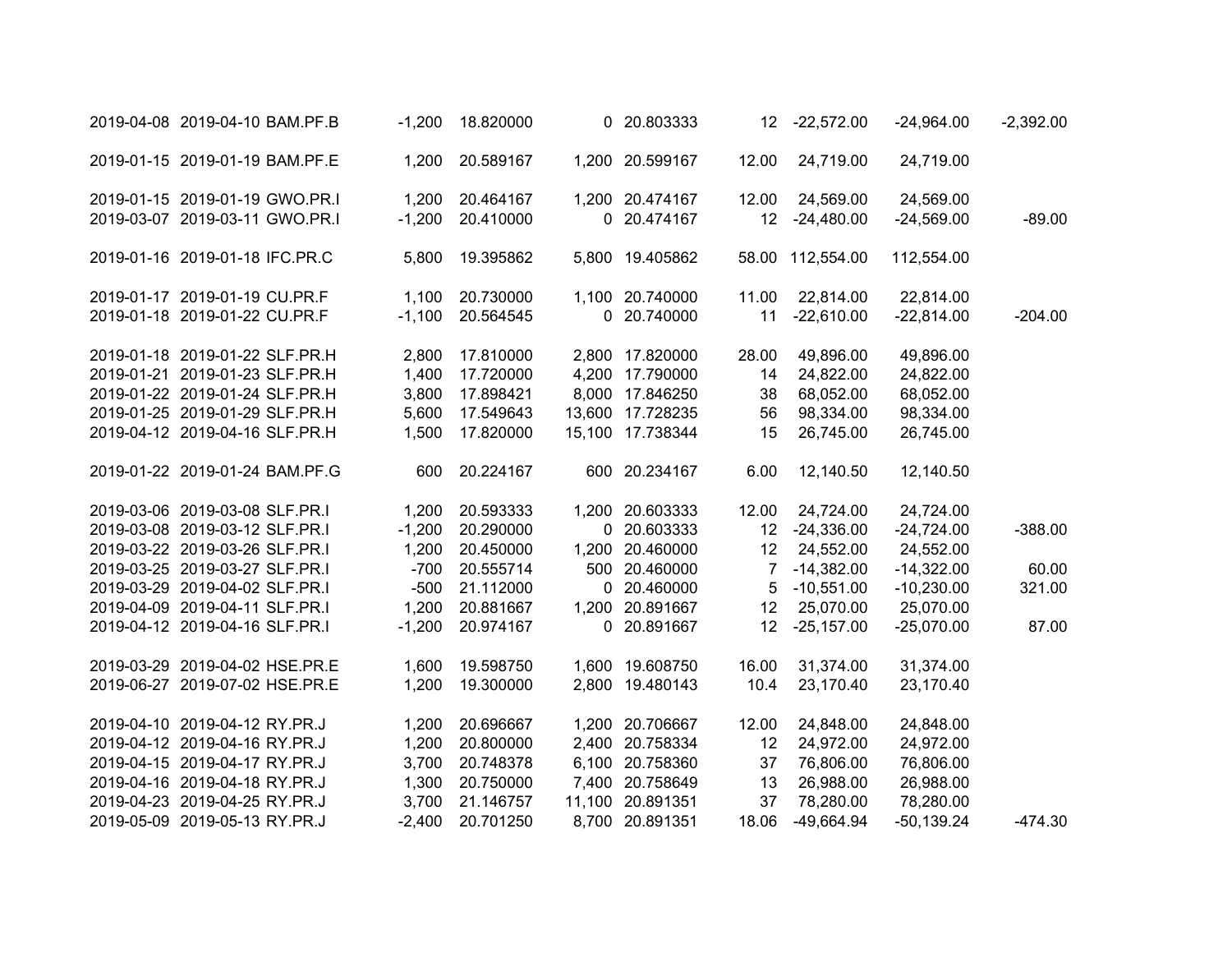| 2019-04-10 2019-04-12 TRP.PR.E | 2,000 | 17.000000 | 2,000 | 17.010000       | 20.00    | 34,020.00 | 34,020.00                |  |
|--------------------------------|-------|-----------|-------|-----------------|----------|-----------|--------------------------|--|
| 2019-06-24 2019-06-26 TRP.PR.E | 2,200 | 15.600000 | 4,200 | 16.276307       | 20.49    | 34,340.49 | 34,340.49                |  |
| 2019-04-12 2019-04-16 ENB.PR.T | 1,500 | 15.940000 | 1,500 | 15.950000       | 15.00    | 23,925.00 | 23,925.00                |  |
| 2019-04-15 2019-04-17 CM.PR.P  | 4,200 | 17.950000 | 4,200 | 17.960000       | 42.00    | 75,432.00 | 75,432.00                |  |
| 2019-04-16 2019-04-18 ALA.PR.A | 4,400 | 14.245000 |       | 4,400 14.255000 | 44.00    | 62,722.00 | 62,722.00                |  |
| 2019-04-16 2019-04-18 CM.PR.Q  | 1,300 | 20.000000 |       | 1,300 20.010000 | 13.00    | 26,013.00 | 26,013.00                |  |
| 2019-04-18 2019-04-22 BMO.PR.T | 2,800 | 18.533571 |       | 2,800 18.543571 | 28.00    | 51,922.00 | 51,922.00                |  |
| 2019-04-18 2019-04-22 RY.PR.H  | 2,600 | 19.465000 |       | 2,600 19.475000 | 26.00    | 50,635.00 | 50,635.00                |  |
| 2019-04-25 2019-04-29 CM.PR.O  | 2,800 | 18.350000 |       | 2,800 18.360000 | 28.00    | 51,408.00 | 51,408.00                |  |
| 2019-06-28 2019-07-03 BCE.PR.R | 4,400 | 15.595000 |       | 4,400 15.603761 | 38.55    | 68,656.55 | 68,656.55                |  |
| 2019-06-28 2019-07-03 BCE.PR.Y | 1,800 | 14.782220 |       | 1,800 14.790864 | 15.56    | 26,623.56 | 26,623.56                |  |
| 2019-06-28 2019-07-03 HSE.PR.G | 1,300 | 19.400000 |       | 1,300 19.408408 | 10.93    | 25,230.93 | 25,230.93                |  |
|                                |       |           |       |                 | 3,235.52 |           | 8,349,986.35 -105,003.64 |  |